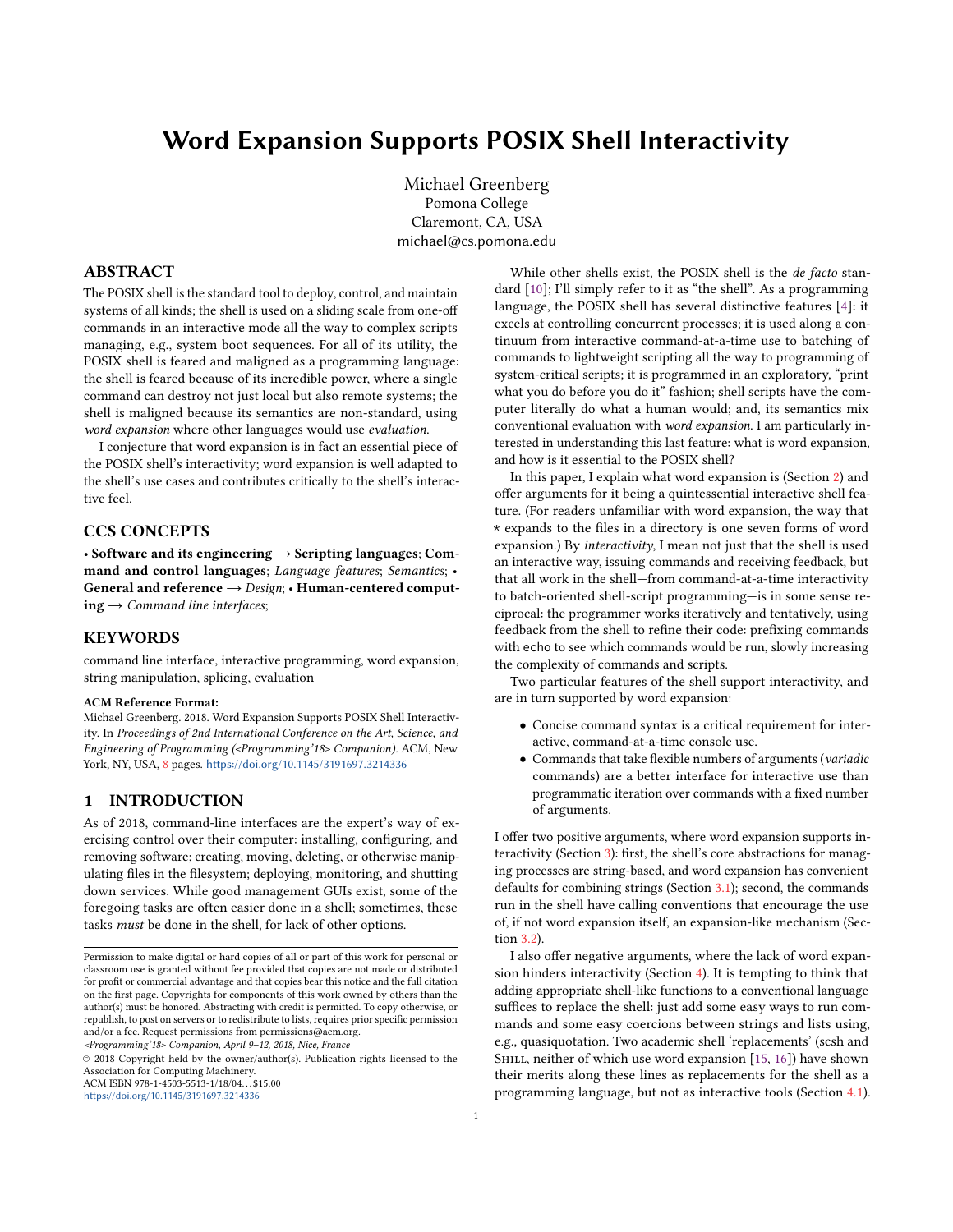<span id="page-1-1"></span>

Figure 1: The shell REPL, with parsing in pink and execution in **blue**. Execution consists of expansion followed by evaluation, but expansion can embed further executions using command substitutions.

Similarly, the fish shell replacement works well as an interactive shell but is less popular for programming [\[8\]](#page-7-5). Shell-like libraries seem to a do a good job for scripting, but less so for interactive work (Section [4.3\)](#page-6-0): a shell library for Python, Plumbum, ends up relying on word expansion itself [\[9\]](#page-7-6); a shell library for Haskell, Turtle, doesn't quite work as an interactive shell [\[3\]](#page-7-7).

My arguments are by no means exhaustive: others have studied the shell (Section [5\)](#page-6-1); we might assess how important word expansion is in other ways, or we might make word expansion better or less error prone without fundamentally changing its character (Section [6\)](#page-6-2).

The technical parts of the paper are, for the most part, a recapitulation of the POSIX standard [\[10\]](#page-7-1). My arguments reflect my own bias towards a semantic understanding of the shell. I use my own experience as evidence; however, there are other good forms of evidence: historical analysis of various other shells, user studies, and experiments in shell design, to name a few.

I have written this paper in order to (a) make an argument about word expansion's role in supporting the POSIX shell's interactivity, (b) to encourage other researchers to think about how we might better support the shell, and (c) to illuminate true nature of the POSIX shell and the tensions in its design.

#### <span id="page-1-0"></span>2 WHAT IS WORD EXPANSION?

The POSIX shell executes somewhat unconventionally (Figure [1\)](#page-1-1). Like other dynamically typed, interactive languages, the shell operates in a "read-eval-print loop", or REPL. But the shell's evaluation is split into two phases: first, a phase of word expansion, followed by a second phase of actually evaluating code. What's more, word expansion can itself trigger expansion and evaluation recursively. Those who are very familiar with the shell may well skip the next section and go directly to Section [3.](#page-3-0) Those who use the shell in a

less thoroughgoing way may benefit from the following high level overview of its (commonly misunderstood) features.

Word expansion is specified in Section 2.6 of the POSIX IEEE Std 1003.1-2008 [\[10\]](#page-7-1). At a high level, word expansion is the process that converts user input into fields, which will become, e.g., a command and its arguments. There are seven stages of word expansion:

- (1) tilde expansion, which replaces  $\sim$  with the current user's home directory and ~user with a given user's home directory;
- (2) parameter expansion, which replaces variable references like \$x with the value of the given variable, possibly applying one of a number of formats, e.g., \${x=5} will either return the value of x or, if x is unset, it will recursively expanding the string 5 and assign the result (simply 5) to x;
- (3) command substitution, which nests evaluation inside of expansion by running a given command, e.g. 'cmd' or \$(cmd) will splice in cmd's output via the recursive expansions and evaluations in Figure [1;](#page-1-1)
- (4) arithmetic expansion, which computes the result of an arithmetic expression, e.g.,  $((x + 2))$  will add 2 to the current value of x (interpreted as a number) and return the string representing the number two greater than x;
- (5) field splitting, which breaks the expanded input string into fields;
- (6) pathname expansion, which uses the current working directory to expand special symbols like \* and ?; and
- (7) quote removal, which removes any double quotes that the user used to control field splitting.

The first four stages are properly expansions on user input and are run in a left-to-right fashion; the last three stages arrange for splitting the string into fields. It seems typical of shell implementations to perform all seven stages in one go from left to right, generating a linked list of fields.

For example, suppose we were to run the following command:

echo \${x=5} \$((x+=1)) \${x}

There are three control codes subject to expansion:

- \${x=5} will expand via parameter expansion; if x is set, then it will return the current value of x; if not, the string 5 will be expanded (to itself), set as the value of x, and then it will return the new value of x, viz., 5.
- \$((x+=1)) will expand via arithmetic expansion, adding 1 to x's value.
- \${x} will expand to x's current value (or the empty string, if x is unset.

In this example, expansion runs as follows if x is unset:

echo  $f(x=5)$   $f(x=-1)$   $f(x)$ echo 5  $\{(x+=1))$   $\{(x+1)\}\$  # x set to 5 echo 5 6  $\{x\}$  # x set to 6

echo 5 6 6

Field splitting will generate four fields: one for echo, one for 5, one for the 6 that came out of arithmetic expansion, and one for the 6 that came out of the final parameter expansion.

Word expansion is subtle in terms of (a) the order of events, and (b) the nature of field splitting.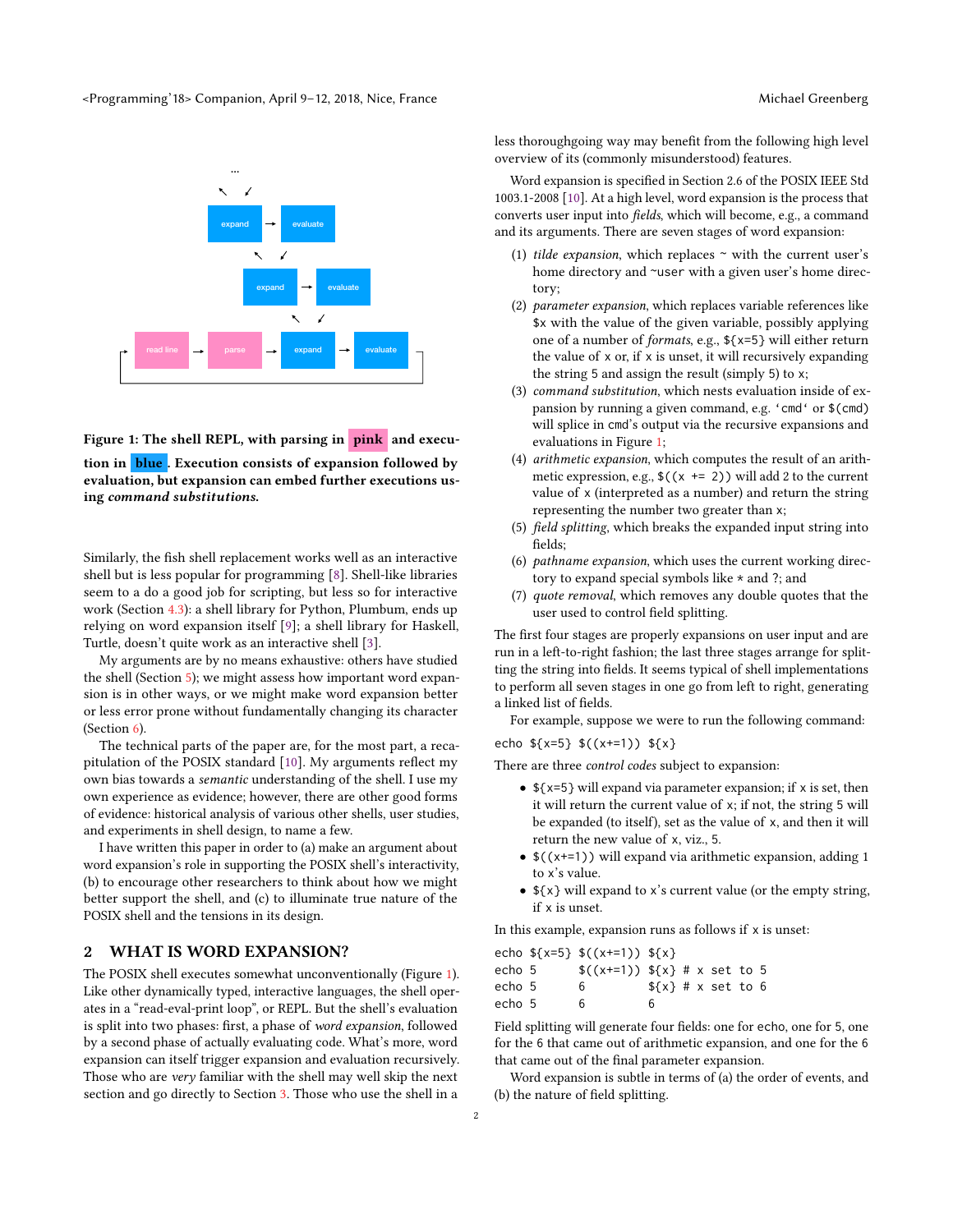For an example of the subtlety of the order of events, consider the string \$((1 \$op 2)). Before arithmetic expansion can begin, the string 1 \$op 2 must be fully expanded so it can be parsed as an arithmetic expression. If op is bound to a valid binary operator, like +, then the fully expanded string 1 + 2 will parse and evaluate to 3. If, however, the variable op is unset, then \$op will expand to the empty string, and the string 1 2 will fail to parse. (We'd find a similar failure if op produced something other than operator, like hello or 47.) The issue isn't only with arithmetic substitution: other forms of expansion have nested expansion in them. Using command substitution, a word expansion can trigger multiple layers of expansion and evaluation, e.g., \$(echo \${x=\$(echo 5)}) will begin by trying to expand  $\{(x=\text{secho } 5)\}$ ; if the variable x is unset, it will then run a nested command substitution on echo 5, after which it will update the value of x and run the outer command substitution—the recursive expansion/evaluation shown in Figure [1.](#page-1-1)

For an example of field splitting being subtle, suppose x is bound to the string  $a_b$ <sub>-c</sub> (where  $\Box$  represents a space). By default,  $\{(x)\}$ would expand to three fields: one for a, one for b, and one for c. If the user sets the IFS variable, the internal field separators can be configured so that \${x} would expand as a single field, retaining spaces. Understanding which and how many fields will be expanded can be challenging, and the defaults are particularly awkward for filenames with spaces. For example, suppose we have a directory with three files: one called file1, one called file2, and one, unfortunately, called file1␣file2. If we set x to "file1␣file2" and run rm  $f(x)$ , we might be in for a surprise: x expands to two fields and the first two files are deleted! Putting the variable substitution in quotes solves the problem: rm "\${x}" will delete only "file1␣file2". That is, field splitting can be controlled at use sites but not at definition sites.

#### 2.1 Word expansion in evaluation

Expansion aside, the shell's evaluation model is fairly conventional for its control operators: sequence (...; ...), conditionals (if ...; then ...; else ...; fi) and while loops (while ...; do ...; done) work as expected. The shell also supports some operations for controlling processes, like short-circuiting conjunction (... && ...) and disjunction (... || ...). Along with negation (! ... ), these logical operators use commands' exit codes to determine conditionals, noting that the notion that a command is 'truthy' when it yields an exit code of 0. Pipes set up file descriptors from one process to another  $(\ldots | \ldots)$ . None of these command forms make particular use of word expansion in their semantics.

Four shell forms directly use word expansion in their semantics: redirections, simple commands, for loops, and case statements.

Redirections set up file descriptors for a single process (... >..., etc.). The targets of redirections are generated by word expansion. For example, echo hi >\$f will:

- (1) run word expansion on \$f to find out which file should be used—here, whatever the variable f holds, collapsing the list of expanded fields to a string;
- (2) create a new process with the standard out file descriptor (file descriptor number 1) redirected to the resulting word expansion; and

Word Expansion Supports POSIX Shell Interactivity <Programming'18> Companion, April 9–12, 2018, Nice, France

(3) run the echo command (which could either be an executable on the system, e.g., /bin/echo, or a built-in command in the shell).

Simple commands depend even more heavily on word expansion. Simple commands have the shape of zero or more assignments followed by zero or more arguments: VAR1=val1 VAR2=val2 ... VARm=valm arg1 arg2 ... argn. Each val and arg is subject to expansion, which is performed from left to right. (The variable names VAR are statically known strings and neither an input nor an output of expansion.) If there are no args, then the variables are assigned globally in the shell environment. If there are any args, then the variable assignments have a more restricted scope, and the shell evaluates as follows:

- (1) Every val is expanded, but the environment isn't updated yet.
- (2) Every arg is expanded. The very first field is used to determine which command is being run, where each command could be either (a) an executable somewhere on the system, (b) a function call, or (c) a shell built-in.
- (3) In the case of (a) and (b), each VARi is set to whatever vali expands to when running the command or calling the function. In the case of (c), shell built-ins do not typically look at the environment, but some special built-ins will keep the updates to each VARi even after the command completes (Section 2.14 [\[10\]](#page-7-1)).

For loops and case statements use word expansion to determine control flow. The loop for x in args; do ...; done begins by expanding args; after splitting the expanded args into some number of fields, the body of the loop is run with x bound to each resulting field in turn.

Case statements case args in pat1) ...;; pat2) ...;; esac evaluate by expanding args, collapsing the split fields into a single string, and attempting to match the resulting string against each pattern, pat, in the given order. When a pattern matches against the string, the commands in that branch are run and the other branches are ignored. In this context, matching is a limited form of regular expressions, where the star pattern \* matches an arbitrary span of characters and ? matches any single character. The shell also permits alternation in patterns, as well as various locale-defined character classes.

Only four command forms make particular use of word expansion, but it still turns out that executing nearly any command will require some number of word expansions: simple commands are in some sense the "base case" of the recursive evaluation function. Up to a first approximation, though, it's more or less sound to imagine the shell has a standard evaluation semantics. When field splitting is involved, however, the shell lives up to its reputation for unpredictability.

In the remainder of this paper, I argue that word expansion is a critical enabling feature for the POSIX shell. The shell is successful as an interactive way of controlling a computer—and word expansion supports that interactivity.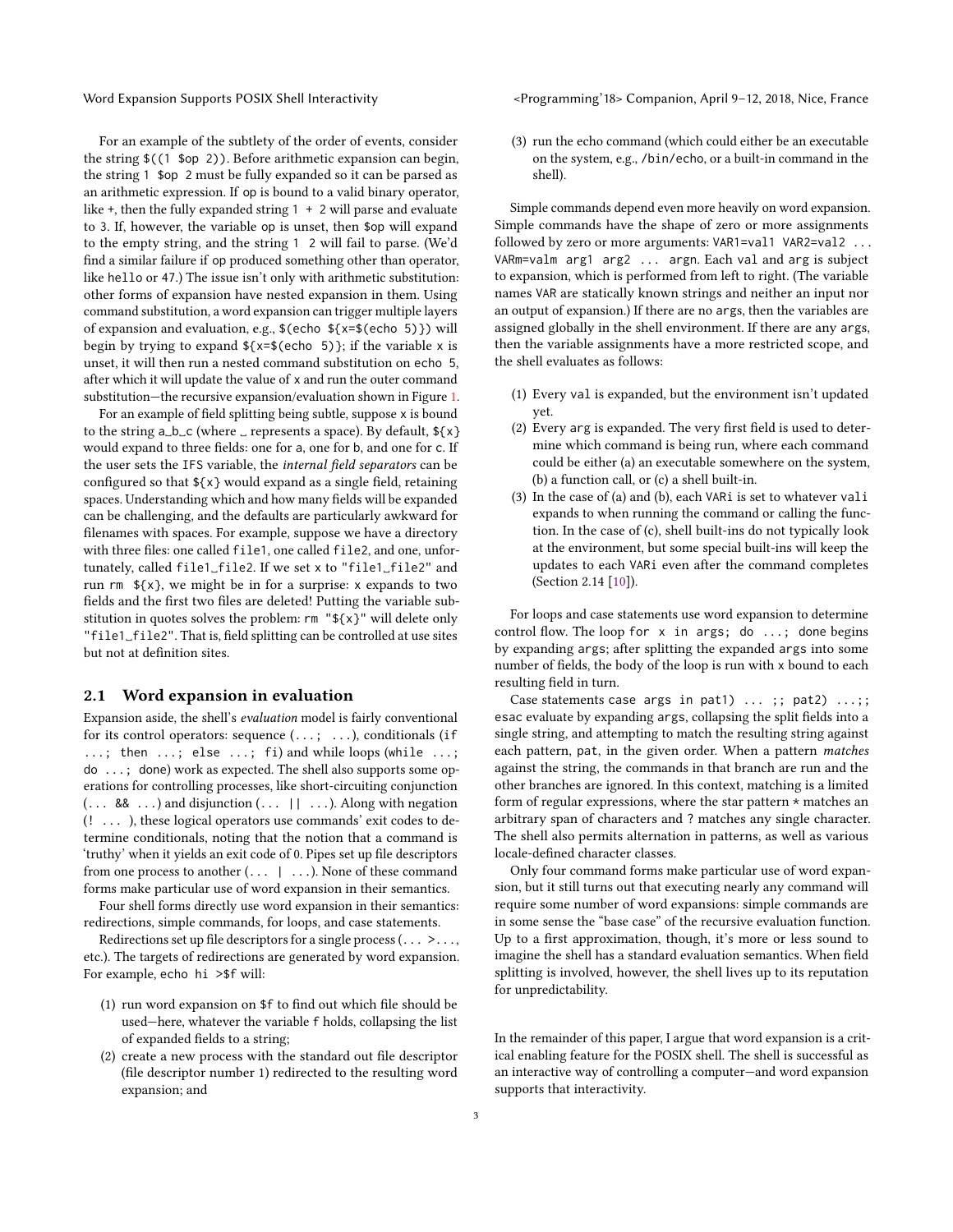# <span id="page-3-0"></span>3 WHY IS EXPANSION IMPORTANT?

Word expansion is a critical, enabling component of the POSIX shell: first, the shell's niche is running commands, and the programmer constructs commands to run as strings—precisely what word expansion deals in; second, word expansion is a good default for the variadic operations the shell invokes, which offer easier ways to deal with collections of files than programmatic iteration. In order to make the argument that expansion enables interactivity, I'll address these issues in turn.

# <span id="page-3-1"></span>3.1 The shell's core abstractions

The POSIX shell is fundamentally about managing processes and their file descriptors: commands create processes; redirections and pipes arrange file descriptors; the various control primitives like for, do, and user-defined functions serve to automate process management. The core process management tasks, however, are all about strings: the strings used to specify a command and its arguments to execve, $\frac{1}{1}$  $\frac{1}{1}$  $\frac{1}{1}$  the strings used to refer to filesystem locations, the strings that are the contents of important files in UNIX, and the strings that are the values of environment variables.

While the ultimate goal of the interactive shell is job control starting and stopping programs—the job control process is itself all about strings. Languages like Perl, Python, and JavaScript all have good support for string manipulation in the language and standard library; these languages include some string manipulation features that the shell lacks, and all three make do without word expansion. Nevertheless, all three are unsuitable for interactive use as a shell and are less suited for job control (but see Section [4](#page-4-0) and Section [4.3](#page-6-0) in particular).

#### <span id="page-3-2"></span>3.2 The shell's operators and operands

Two characteristics of the shell make word expansion particularly useful: first, more things are operators than operands in the shell; second, the POSIX shell's operators tend to be variadic—commands accept anywhere from zero or more (ls), one or more (rm), up to two or more (mv and cp) arguments. These variadic commands are particularly well suited to word expansion, which can easily produce multiple arguments via, e.g., \*.

How might I substantiate the claim that interactive use of the shell tends to have multi-argument, variadic commands? There hasn't been much research on how the shell is used today. So far as I can tell, all of the work examining the POSIX shell as a user interface comes from nearly thirty years ago [\[5,](#page-7-8) [13,](#page-7-9) [19\]](#page-7-10). Both Kraut et al.'s early analysis of UNIX shell usage and Hanson et al.'s later extension of that analysis provide valuable insight into the design of commands, though they seem to take a menu based system as a foregone conclusion [\[5,](#page-7-8) [13\]](#page-7-9). Their studies are more than thirty years old, track processes rather than actual shell commands, don't account for the POSIX shell as a language (pipes | are treated as commands rather than command-formers), and may not reflect current usage. Wixon and Bramhall [\[19\]](#page-7-10) offer comparative counts of commands in UNIX and VMS, but don't keep track of how many arguments

<span id="page-3-4"></span>

Figure 2: Three sessions of interactive work in the shell; more than 75% of all commands take at least one argument.

these commands were given, whether or not word expansion was meaningfully triggered, etc. Their numbers are more than thirty years old, and may not reflect changes in interaction styles over time. For example, nearly 15% of VMS commands were to open an editor, when I almost never explicitly run such a command—instead I run open, which calls the default OS handler for that item's file type, or I directly open it from a separate text editor window.

Absent other sources of information, I offer a brief analysis of my own shell history. I analyzed three sessions of interactive work, finding that the vast majority of shell commands take multiple arguments (Figure [2\)](#page-3-4) and variadic commands are common (9.9% of all commands in my example sessions).

In the first session—programming a web application written in Ruby/Sinatra—an overwhelming majority of commands take at least one argument (81.9%), with more than a quarter of commands taking more than one argument (27.1%). Out of 500 commands, 38 made use of a variadic interface (7.6%). In the second session—writing LaTeX, version control with git, and package manager configuration—80.9% of commands take at least one argument, with 29.3% of commands taking more than one. Out of 155 commands, 15 made use of a variadic interface (9.7%). In the third session—programming in Haskell and C, version control with git and subversion, some package and build management, and homework grading—78.1% of commands take at least one argument, with 26.7% of commands taking more than one. Out of 500 commands, 62 made use of a variadic interface (12.4%). Summarizing these results, more things in the shell are operands than operators, and many operators take multiple arguments.

Only my third sample session contained loops—several revisions of a for loop for sending out emails about homework grades; I found no other programmatic constructs, like if or while. In their sample of more than 30K Debian package installation scripts, Jeannerod et al. find plenty of loops. In their setting, 59% of these for loops are directly unrollable—that is, their loops were over constant arguments and needn't have made use of expansion at all (my loops depended on the filesystem and were not unrollable) [\[12\]](#page-7-11). I attribute this difference to the samples: mine are drawn from interactive use, while theirs are from stylistically constrained, programmatic maintainer scripts for managing package installation.

<span id="page-3-3"></span> $^{\rm 1}{\rm The}$  execve system call is how a command is run in the shell: given the path to an executable, a list of arguments, and an environment, execve(cmd,args,env) replaces the current executing process with the command cmd on arguments args in environment env.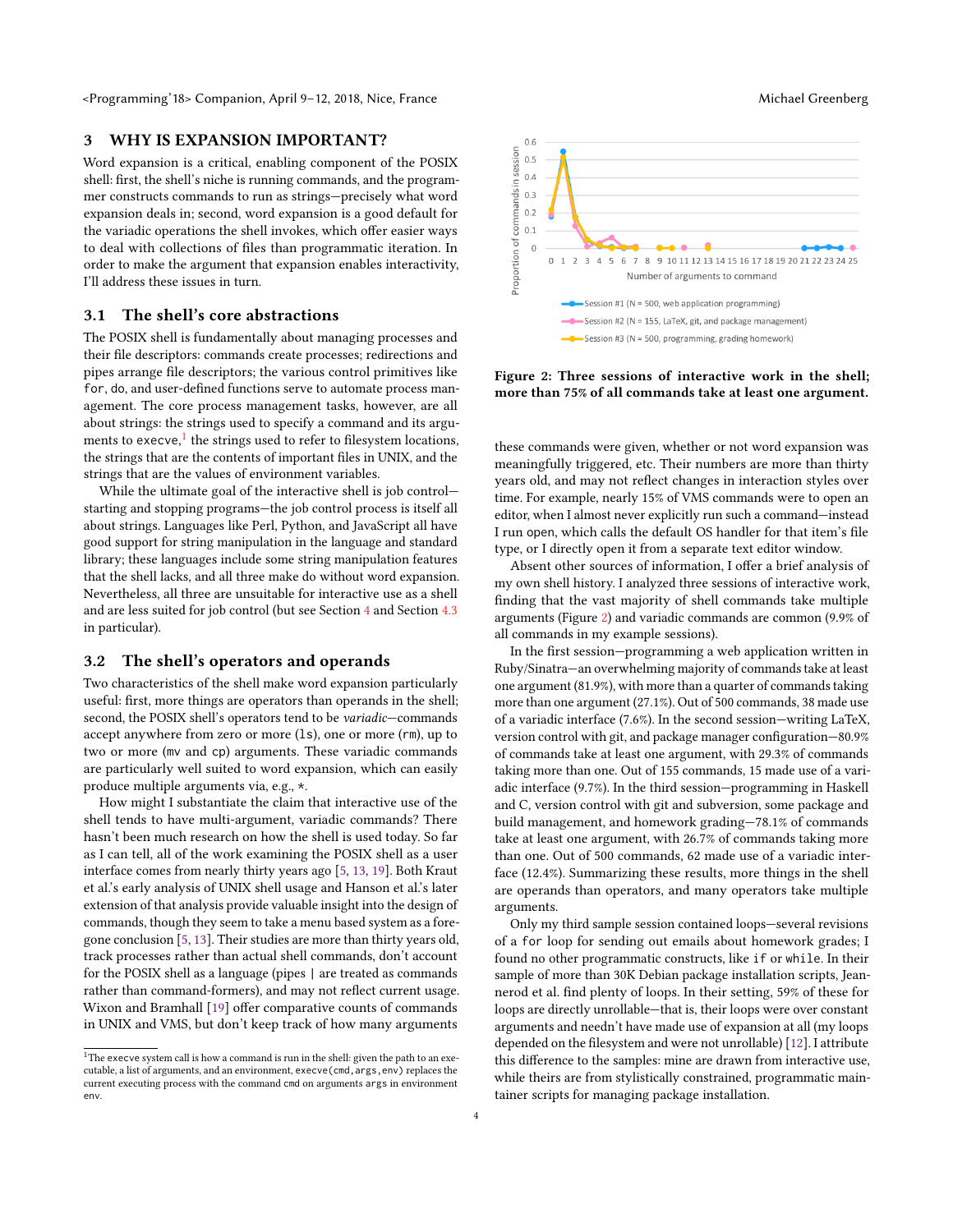Word Expansion Supports POSIX Shell Interactivity <Programming'18> Companion, April 9–12, 2018, Nice, France

Four of the most common commands used in a variadic way are mv (to move files), cp (to copy files), rm (to remove files), and grep (to search files). My first session had 65 uses of these commands (13.0%), my second had 15 (9.75%), and my third also had 65 (15.0%). Note that these counts are slightly different from above: here I count every use of these common variadic functions, whether it uses many arguments or not; above I count only those uses of any command making actual use of a variadic interface.

In my sessions, 9.9% of commands took advantage of variadic interfaces. So while variadic interfaces aren't the primary form of interaction, they are very much used and in a variety of tasks. Variadic functions, on the other hand, are far from the norm in most programming languages. Comparable file manipulation functions take one (rm, grep) or two arguments (mv, cp). But with interactivity in mind, variadic commands for file manipulation are ergonomic: it is quite common to treat bundles of files together. Word expansion dovetails with variadic commands: field splitting allows one to store many filenames in one variable, or to use pathname expansion to produce multiple files matching a pattern, as in \*.hs referring to all Haskell source files.

There is a critical weakness, however, in the way the shell splits strings: the defaults use whitespace to split fields, so filenames with spaces in them will be grossly mistreated. See Section [2](#page-1-0) for an example and Section [6](#page-6-2) for further discussion.

# 3.3 Interactive, exploratory programming

I frequently use the shell to automate repetitive tasks: running homework graders on students' assignments, generating grade emails, etc. Writing such scripts is fairly different from programming in conventional languages, where I tend to write large chunks of a program at a time along with its tests, checking on functionality in large batches. In the shell, I always hesitate to actually run the commands that manipulate the filesystem, for fear that something could go awry. Instead, I tend to write a script with echo before each command, printing out which commands would be run. Once I've verified that those are the very commands I want to execute, then I remove the echos and let the script actually run the commands.

One of the main reasons for the shell's "print first, run later" paradigm is the general lack of data structures. I'm not at all afraid to add an item to, say, a list or map in my program, because data structures are ephemeral. If my program goes wrong and the data structure becomes corrupted, not much is lost—I can simply start over. But there are really only two data structures in the shell: strings (concomitant with word expansion) and the filesystem. I am very wary of updating my filesystem, since it's easy for a single shell command to have widespread and irrevocable effect.

It's possible that improved IDE tooling could make programming languages more interactive—my practice of writing large chunks may be more determined by the lack of powerful IDEs for my languages of choice than anything else. Even so, having strings as the primary data structure more or less forces an exploratory or interactive approach to programming. The shell's interactivity comes, in part, from wariness of the shell itself.

# <span id="page-4-0"></span>4 MAKING DO WITHOUT WORD EXPANSION

I've argued that word expansion is essential to the shell's core abstractions (Section [3.1\)](#page-3-1) and the shell's operators and operands (Section [3.2\)](#page-3-2). We can see that word expansion is critical to interactive shell use by looking at attempts to replace the shell, in particular the academic efforts scsh [\[16\]](#page-7-4) and SHILL [\[15\]](#page-7-3). I focus particularly on these shell scripting replacements (Section [4.1\)](#page-4-1) to emphasize that concrete syntax for commands matters and that variadic commands are significantly more concise than programmatic iteration.

I also compare the shell to REPLs (Section [4.2\)](#page-5-0) and libraries with APIs meant to emulate the shell (Section [4.3\)](#page-6-0), but in less detail as I believe them to be further afield of my interest in supporting interactive shell use.

## <span id="page-4-1"></span>4.1 Shell scripting replacements

Both scsh and SHILL aim to replace the scripting portion of the shell. SHILL explicitly renounces any claim to interactivity:

SHILL is not an interactive shell, but rather a language that presents operating system abstractions to the programmer and is used primarily to launch programs.

While SHILL doesn't go so far to identify precisely what makes it less suited for interactive use, scsh offers a list of features that they conjecture would foster interactive use. Accordingly, I focus on scsh, returning to SHILL below.

It is important to note what scsh is not, as well as what it is. Scsh, in the current release, is primarily designed for the writing of shell scripts–programming. It is not a very comfortable system for interactive command use: the current release lacks job control, commandline editing, a terse, convenient command syntax, and it does not read in an initialisation file analogous to .login or .profile. We hope to address all of these issues in future releases; we even have designs for several of these features; but the system as-released does not currently provide these features.

The list of features doesn't mention word expansion, yet I believe that word expansion is in fact critical for the interactive feel. To see why, let us consider a few common uses of expansion and compare scsh with the POSIX shell.

As a first example, consider the scsh re-implementation of the echo command:

(**define** (ekko args) (for−each (**lambda** (arg) (display arg) (display " ")) args)

In a shell, a similar command can take advantage of the variadic echo built-in, to write:

ekko() { echo "\$@"; }

To avoid tautology, we could have instead used printf, but in either definition, variadic commands and expansion give a simpler model than manual, programmatic iteration.

If such a self-referential example is undermotivated, consider a more realistic scenario: suppose we want to move all files ending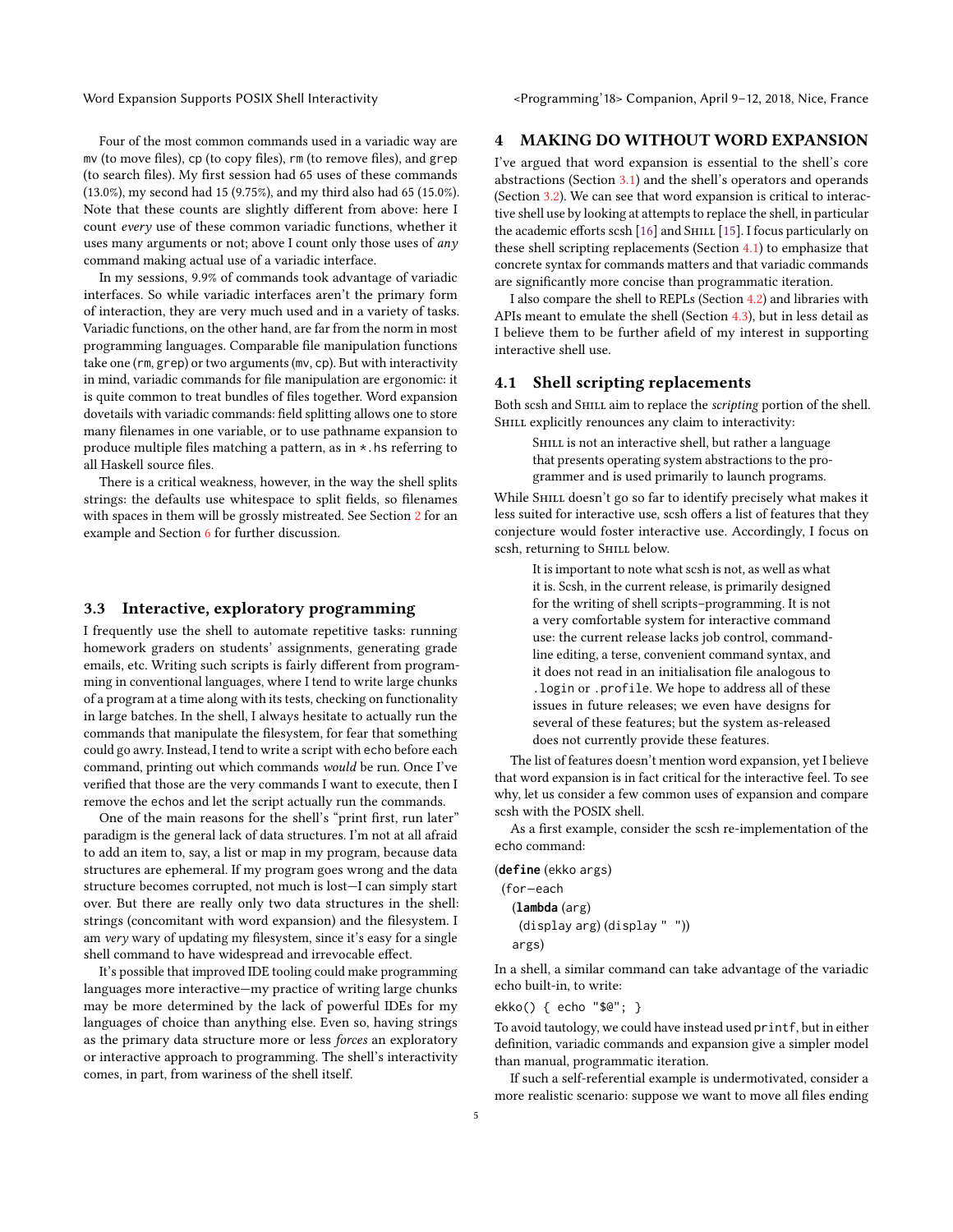in .c in the current directory to the directory code. The following scsh snippet will suffice:

```
(for−each
 (lambda (f)
  (rename−file
   f
   (string−append "code/" f)))
 (file−match "." #f "*.c"))
```
The scsh code is programmatic: we generate a list of files (file-match) in the current directory (".") excluding hidden dotfiles (#f) that end in .c, and then we iterate through them (for-each) renaming each one to a carefully reassembled name in a subdirectory. Compare with the shell snippet:

mv ∗.c code/

How is the shell so concise? Two factors contribute: the mv function is variadic, and the pathname expansion stage automatically 'iterates' through the matching files.

To be fair, scsh (and Scheme in general) has some of the features one might want: the apply function allows for variadic interfaces, and quasiquoting allows the progammer to easily mix code and data in way not dissimilar to word expansion. One could write the bulk file move above in maybe less idiomatic scsh as:

(run (mv ,@(file−match "." #f "\*.c") code/))

Here ,@ is the 'unquote-splicing' operator in quasiquotation. Unquotesplicing splices its argument into the quasiquoted list: after computing the list of matching files, the resulting list is flattened into the list given to run. Quasiquoting has a non-splicing insertion, as well. For example, we could abstract out the target as follows:

(**define** (bulk−move−c tgt) (run (mv ,@(file−match "." #f "\*.c") ,tgt)))

Here , is the 'unquote' operator. It adds what follows as-is into the list, without splicing. Since the run primitive expects a valid command-line to run, the result of quasiquotation here had better be a list of plain strings.

Quasiquoting gets us closer to something we might interactively write, but we're still a ways away from an interactive shell:

- (1) The default ought to be running commands, while scsh requires one to type run before every command.
- (2) Having pathname expansion with \* greatly simplifies enumerating files.
- (3) Quasiquoting requires the user to explicitly decide between unquote and unquote-splice at each inclusion.
- (4) Word expansion supports concatenation automatically: if we wanted to make sure tgt ends with a slash in bulk-move-c, we must write ... ,(string-append tgt "/"), whereas in the shell, we simply tack a / on the end.

In summary, scsh is unsuitable for interactive use not because it's missing .login, but because it lacks the concision the shell gains by use of word expansion.

Finally, SHILL's focus is very much on its capability system. SHILL of course supports calling arbitrary executables:

exec(jpeginfo, ["jpeginfo","-i",file], stdout = out, extras = [libc,libjpeg])

The first argument to exec is a reference to the executable to be run, which is also a capability to actually execute it (here, jpeginfo—we are not shown how this capability is obtained); this capability is not a string. Next comes the actual command as a string, redirecting the command's output to a stream named out. Finally, the extras indicate that capabilities to the C standard library and a JPEG manipulate library will be necessary to run the program. SHILL is very good at managing capabilities but is unsuited to interactive use.

I should be very clear: the programmatic features in scsh and SHILL are excellent, and I seek out such well-structured interfaces when programming. My point is rather that there's a dovetail effect that makes the POSIX shell particularly good at interactive work: on the one hand, we have standard POSIX utilities with variadic interfaces; on the other hand, word expansion in the shell gives us a lightweight, concise interface for specifying multiple arguments.

### <span id="page-5-0"></span>4.2 REPLs and interactivity

While a variety of languages offer REPLs for interactive exploration, two classes of languages are good for both interactive use and programming: scientific computing platforms, like Matlab and R; and dynamic languages in the Lisp tradition, like Racket and Clojure. They don't use word expansion, yet they manage to be thoroughly interactive. How?

Scientists use workbenches like Matlab and R for interactive/exploratory use, ranging from one-off commands to, say, generate a graph all the way to longer workflows that are then transitioned to more permanent scripts and programs. I suspect that the following factors contribute: a restricted set of datatypes of interest (scalars, vectors, matrices, and data frames); good defaults for visualization (plots and graphs); and large operations bundled up so that a single command includes a great deal of computation (e.g., BLAST, SVD, PCA, and regression libraries). Some of the exploratory nature of these workbenches may be come from their visualizations: it's very easy for a scientist to inspect partially constructed models. I see a cognate in the shell programmer's habit of echoing commands before actually running them. Some of the interactivity may also come from training: if scientists are taught to use these workbenches to explore, then the workbenches develop a reputation for being good for interactivity and exploration whether or not they actually are.

Lisp-family languages like Racket and Clojure support a great deal of interactivity: it's quite common to iteratively add definitions to a file of code during interactive work. That is, programming is a sort of cycle of "explore, find and commit to a definition, explore again, revise or find a new definition". Such a cycle is qualitatively different from shell programming, which is perhaps more about processes (scripting a particular sequence of events) than definitions (designing and manipulating a particular data structure). To put it differently, these interactive sessions in Lisp-y languages are about processes for new data structures, while shell scripts tend to deal with only one data structure—the filesystem. Scsh is an example of a Lisp-like language that is well and truly about manipulating the filesystem, but it is substantially less interactive than the shell (see Section [4,](#page-4-0) above).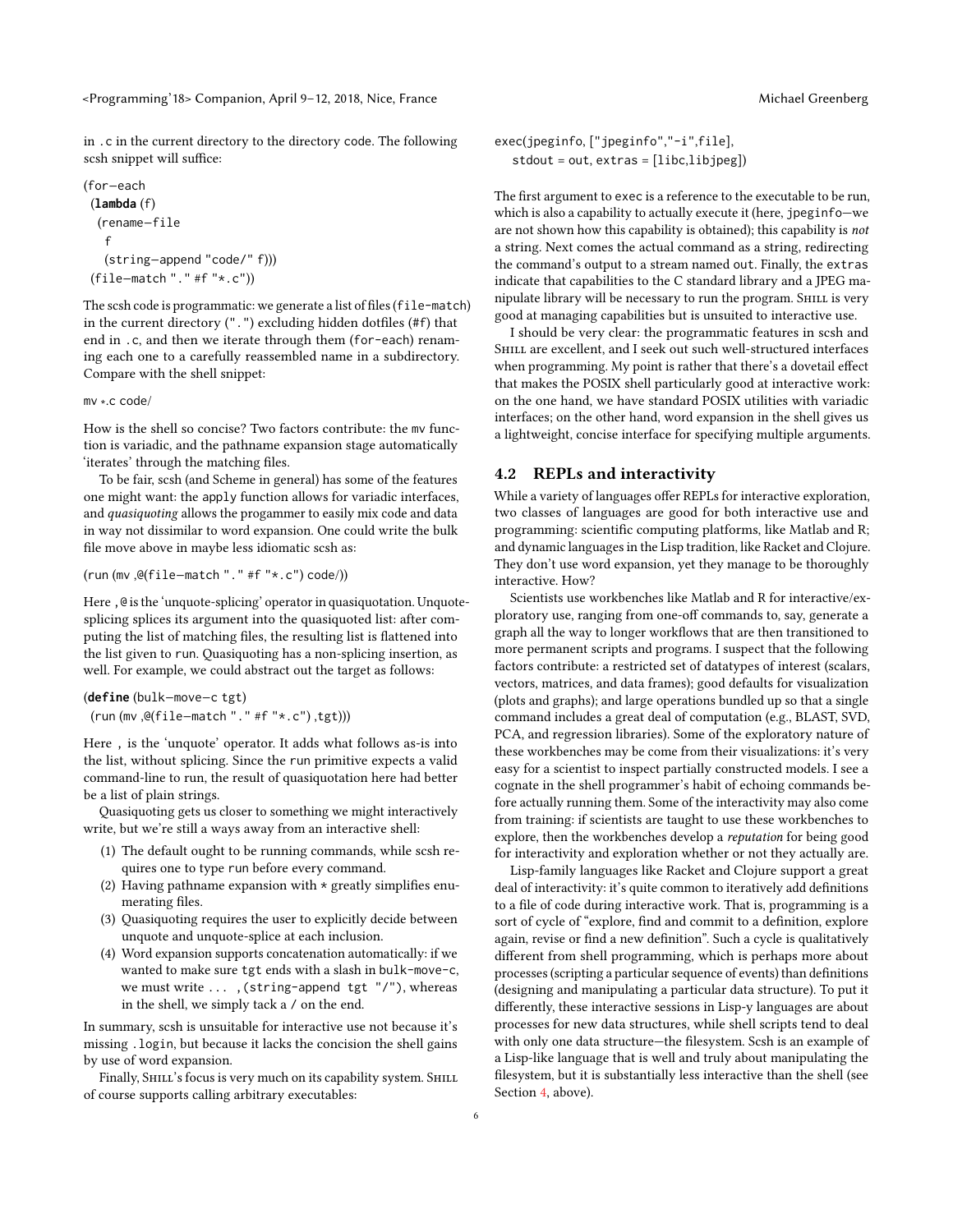I list these examples of REPLs—scientific workbenches, Lisp-like languages—to make it clear that by no means does the shell have a monopoly on interactive work. But each of these examples is either narrow in scope (scientific workbenches) or not about manipulating the filesystem (Lisp-like languages).

The top-level REPL may be "hopeless", but I suspect that insights might be gleaned for the shell from REPL-oriented languages—and vice versa.

# <span id="page-6-0"></span>4.3 Shell-like libraries

The Plumbum library for Python and the turtle library for Haskell offer 'shell combinators' [\[3,](#page-7-7) [9\]](#page-7-6). Programmers can reflect shell utilities into language-level functions. Neither is really ideal for interactive use, but both do a good job of embedding shell-scripting DSLs in a more general programming language. I omit further consideration of turtle, since it doesn't aim to be interactive:

The turtle library focuses on being a "better Bash" by providing a typed and light-weight shell scripting experience embedded within the Haskell language.

The following examples are taken from the Plumbum documentation, and are meant to represent an interactive Python session with Plumbum. First, overloaded operators allow for a shell-like syntax:

```
>>> # compose a shell-like pipe
\Rightarrow ->> chain = ls["-1"] | grep[".py"]
>>> # expose the Plumbum representation
>>> print chain
C:\Program Files\Git\bin\ls.exe −l
| C:\Program Files\Git\bin\grep.exe .py
>>>
>>> chain() # run the pipe
'−rw−r−−r−− 1 sebulba Administ
  0 Apr 27 11:54 setup.py\n'
```
Once utilities can be invoked like normal functions, one can use built-in Python features like apply, \*args, and \*\*kw to support variadic interfaces. The syntax is not quite as spare as that of the POSIX shell, though it's considerably more concise than standard Python idioms for opening processes, like popen. Plumbum supports some level of nesting of commands: one can invoke the reflected ssh command with a Plumbum pipe itself; the following will connect to somehost, then connect to anotherhost, and then find files that end in .py:

```
>>> ssh["somehost",
    ssh["anotherhost", ls | grep["\\.py"]]]
...
```
Plumbum's abstractions ultimately fail for commands, though: "command nesting works by shell-quoting (or shell-escaping) the nested command" [\[9\]](#page-7-6). That is, Plumbum cannot avoid relying, at some point, on the string-based, word-expansion approach of the shell. Plumbum's abstractions seem particularly successful for paths: globbing is explicit, and paths are kept as objects, rather than strings—doing so allows for much more graceful handling of lists of paths than in the shell, where field splitting interacts poorly with

spaces in filenames. Relatedly, the Sh library for Python is similar to Plumbum (and inspired Plumbum itself), but aims even less than Plumbum to be a shell replacement. Sh is instead a nicer way to interact with processes in general [\[7\]](#page-7-12).

Shell libraries like Plumbum and turtle help write scripts, but don't achieve the interactivity of the shell.

#### <span id="page-6-1"></span>5 RELATED WORK

Some popular shells are more (bash [\[6\]](#page-7-13)) or less (fish [\[8\]](#page-7-5)) POSIX compliant, extending the POSIX shell with helpful features. For example, bash extends word expansion. Two examples are brace expansion—where a{b,c} expands to the two fields ab and ac—and pattern substitution, where \${x/.c/.o/} expands to test.o when x is test.c. These extensions are useful, but do nothing to address issues with, e.g., filenames with spaces. Fish's extensions are much more extreme, and with an eye to avoiding errors: they replace the command language with a more 'modern' syntax; some variables, like PATH, can range over lists rather than strings, which solves some issues with spaces; they use a different command substitution syntax; they provide automatic shell completion based on parsing manual pages and highlight syntax in the shell based on those completions. While fish's extensions are popular, the fish scripting language does not seem to have the traction of the POSIX shell and does nothing to address existing scripts.

My enthusiasm for the shell's semantics in general and word expansion in particular is by no means universal. The UNIX Hater's Handbook calls out word expansion in the shell as a particularly dangerous feature ([\[1\]](#page-7-14), p20); "[t]he shell may be a programming language, but it isn't a very precise one" ([\[1\]](#page-7-14), p21).

Giger and Wilde [\[2\]](#page-7-15) add yet another stage of expansion to the shell, extending the \* and ? from the POSIX standard's pathname expansion with XPath.

Jeannerod et al. [\[11\]](#page-7-16) propose using the CoLiS language as a core calculus for studying shell. Their evaluation of string expressions amounts to something akin to word expansion, though their setting is deliberately less complex than what the POSIX standard specifies. Interactive programming seems to be a non-goal for them, since their focus is on analyzing Debian "maintainer scripts" for packages, rejecting programs outside a certain subset of the shell.

Mazurak and Zdancewic [\[14\]](#page-7-17) describe an analysis for calculating the number of fields that will come out of a given term. More such analyses—perhaps with syntax highlighting à la fish—would surely help identify potential scripting errors.

## <span id="page-6-2"></span>6 DISCUSSION

The foregoing qualitatively and theoretically examines how word expansion is important for the shell, with my own experience as the sole empirical source. I could instead quantitatively study how the POSIX shell is used in a variety of settings: which features are meaningfully employed by a variety of users when working in the shell? Such a study would bring new forms of evidence to my argument, would complement my approach, and would probably offer other insights into the design of the POSIX shell. I can imagine performing a study in the manner of Whiteside et al. [\[18\]](#page-7-18): compare user performance in a variety of modes (the shell; Python or scsh; Python with Plumbum) on the sort of task one would ordinarily

<span id="page-6-3"></span><sup>2</sup><https://gist.github.com/samth/3083053>